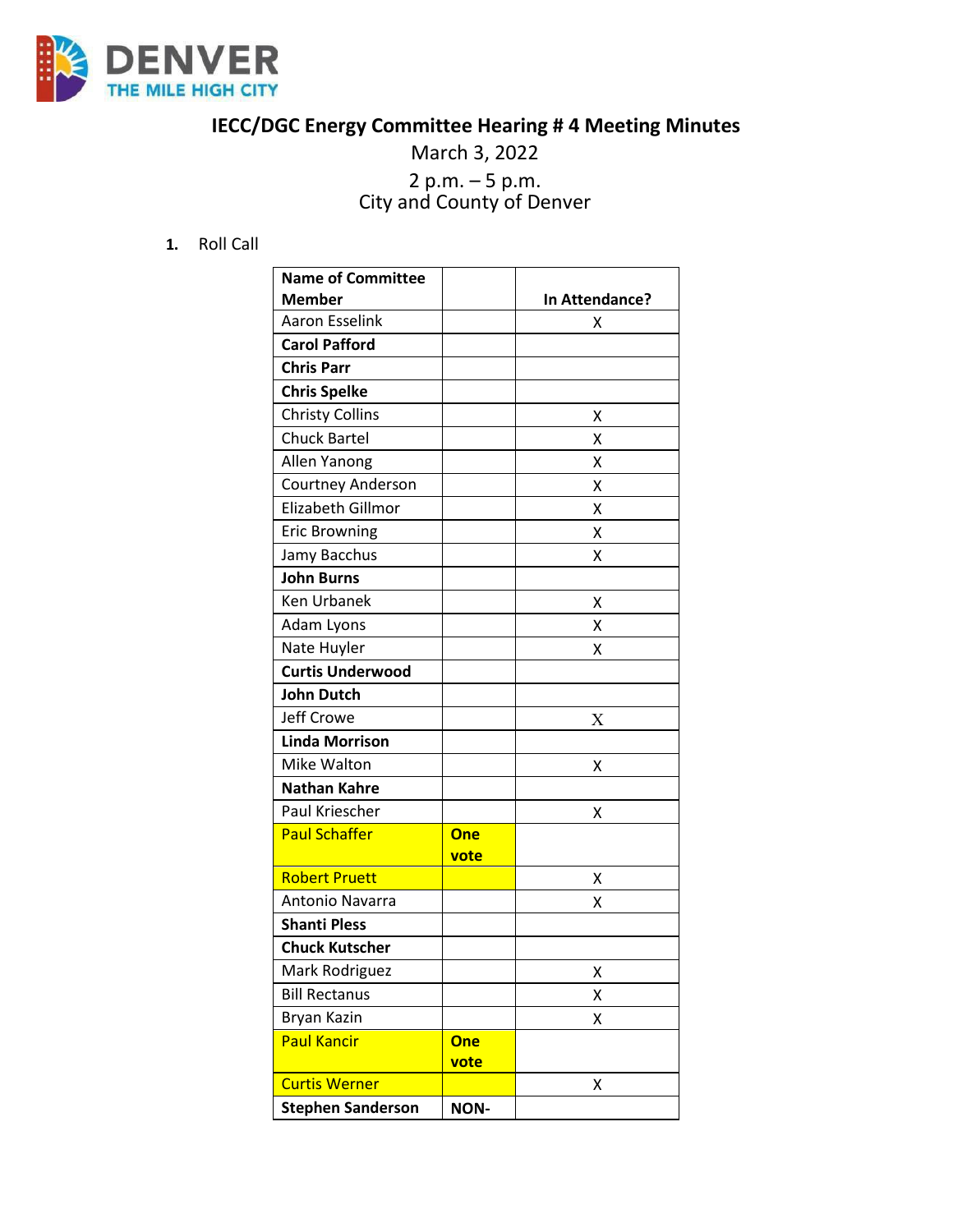|                        | <b>VOTIN</b> |  |
|------------------------|--------------|--|
|                        | G            |  |
| <b>Alex Martin</b>     | <b>One</b>   |  |
|                        | vote         |  |
| <b>Kevin Eronimous</b> |              |  |
| Laura London           |              |  |

## **22 Voting Committee Members Present**

- **2.** Introduction of key proposals of **IECC/DBC-Residential and DGC Ch.4 (non-voting)**
	- a.  $\frac{\text{H67}}{\text{H62}}$  R404.4 Minimum renewable energy system
		- Sets a minimum level of onsite renewable energy with the option to fulfill with offsets.
		- Since it is residential, we don't need a table. Instead, the single target is in the code.
		- Comment It was not clear if this applies to new residential buildings.
		- Comment An example of how this applies would be nice. Perhaps a project with a larger budget would be able to afford this.
	- b. **[#47](https://www.denvergov.org/files/assets/public/community-planning-and-development/documents/ds/building-codes/code-adoption/amendment-proposals/iecc/47_iecc_r408_option-2.pdf)** R408 Additional Efficiency Options
		- Replaces a package-based approach for a credit-based approach.
		- With a credit-based approach, all projects will be aiming for a same level of efficiency.
		- Savings were based on modeling for national prototypes.
		- There are 26 credit options.
		- Question R408.10.3 Does it say water heating is not allowed in conditioned space?
	- c.  $\frac{\text{#31}}{\text{#31}}$  R406 Energy Rating Index Compliance
		- Does two things. First, it cleans up R406. Second, it calibrates the EIR target to Denver's goals.
		- Protects the building from trading off too much of its efficiency for renewables.
		- The greenhouse gas impact is very similar to what we would see in R408.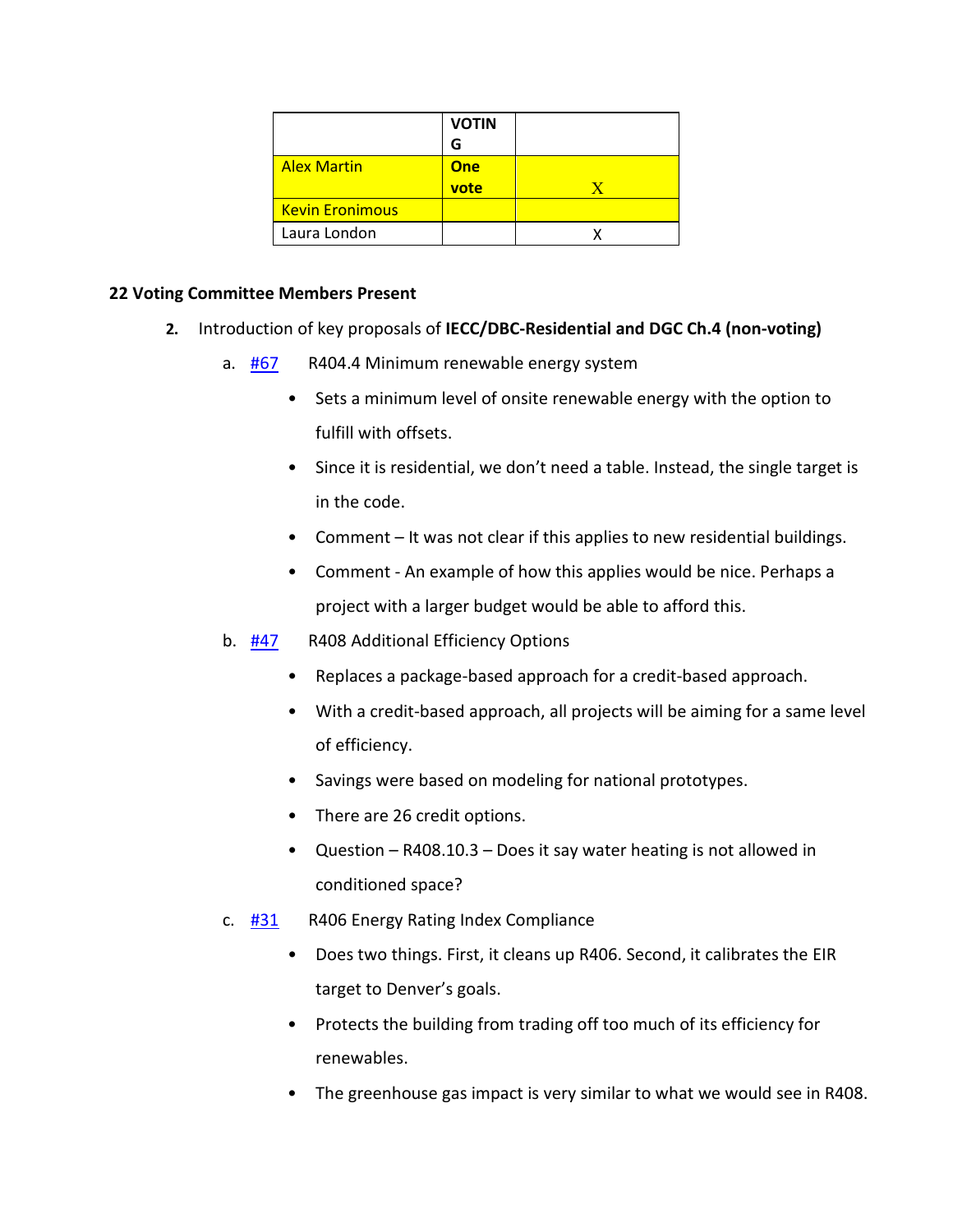- The language mirrors the language in the building performance pathway in the past.
- How is it possible to get a 10% energy efficiency increase without construction costs? – Its using a code based ERI score. Its much more restrictive than this approach. That's where the no impact is coming from.
- The language that has been proposed (…the most recent publication of the ANSI/RESNET/ICC standard…) seems problematic from a legal perspective by adopting standards that haven't been established.

## **3.** Discussion and voting on **IECC/DBC-Residential and DGC Ch.4**

- a.  $\frac{\text{HP45}}{\text{HP45}}$  C505/ R505 Change in Occupancy
	- Support:
	- This kind of approach is important for the reuse of buildings. It's a logical approach without losing opportunities for efficiency.
	- Opposition:
	- $\bullet$  N/A
	- Committee Questions/Comments:
	- When would the opportunity present itself for a change of occupancy for new construction? (In regard to first section in R505.1) – What this sentence is saying is that in the event of a change of occupancy, it must comply with provisions of new construction.
	- Rebuttal (Support):
	- $\bullet$  N/A
	- Rebuttal (Opposition):
	- $\bullet$  N/A
	- Discussion:
	- If you reverse the two sentences under R505.1 General, it reads much better.
	- **Motion to approve with the intent to modify.**
	- **Vote Passed (16 for, 1 opposed, 5 abstained)**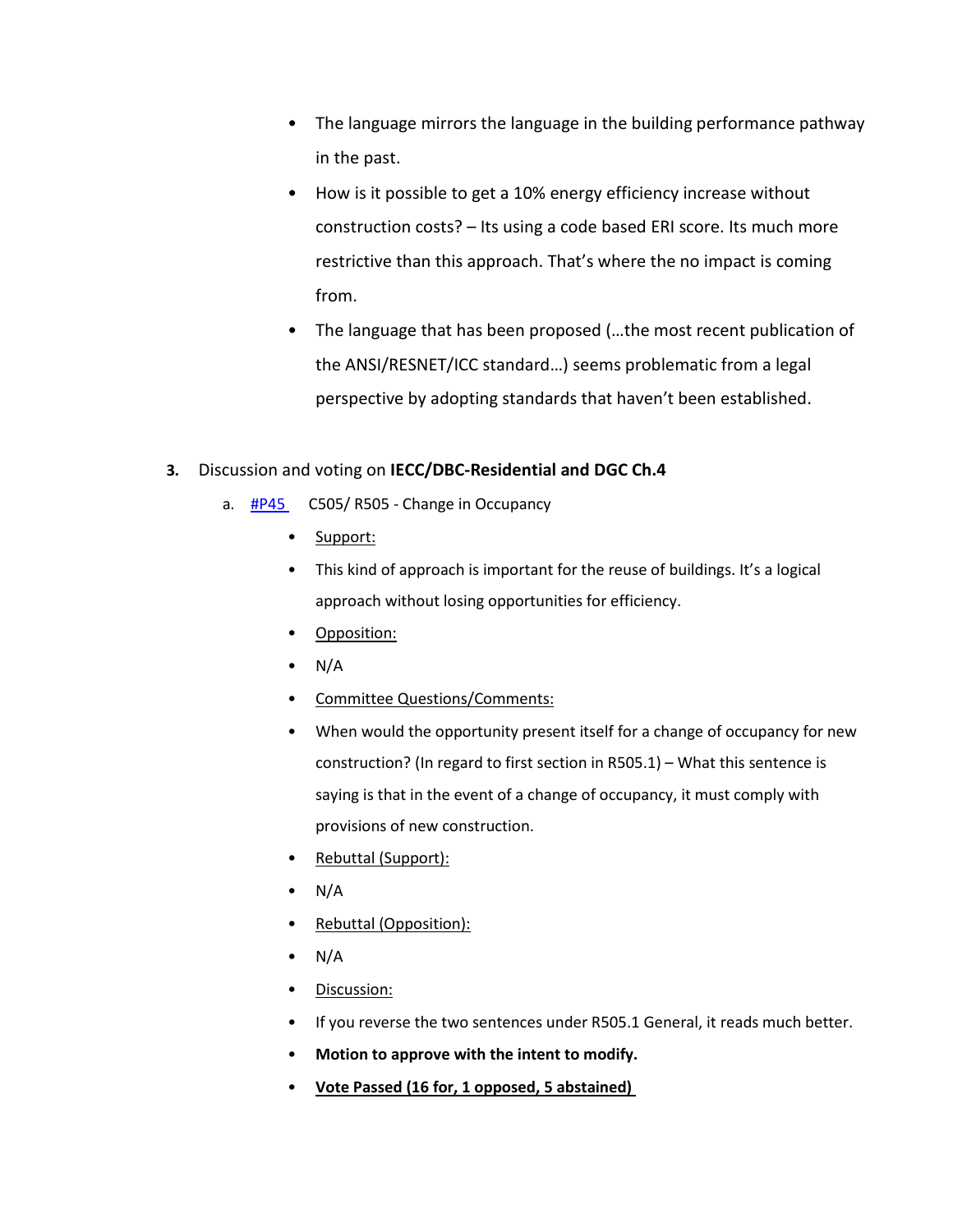- b. [#23](https://www.denvergov.org/files/assets/public/community-planning-and-development/documents/ds/building-codes/code-adoption/amendment-proposals/iecc/iecc_r402.1_res.pdf) R402.1 General Prescriptive path
	- Support:
	- $\bullet$  N/A
	- Opposition:
	- $\bullet$  N/A
	- Committee Questions/Comments:
	- Can you tell us a little about the value .27/.25? The .27/.25 values are based on our climate zone u values for windows that are available in our market.
	- The .25 is incentivizing reducing the amount of windows in the house to help reduce energy loss.
	- Can you explain the reasoning for the deletion of footnote f? Window U values are readily available at these levels. That footnote specifically tries to address gas bill.
	- Rebuttal (Support):
	- $\bullet$  N/A
	- Rebuttal (Opposition):
	- $\bullet$  N/A
	- Discussion:
	- Revisions on footnote
	- **Motion to amend**
	- Vote (18 for, 0 opposed, 3 abstained)
	- Motion to approve as amended with the intent to modify further grammatically
	- **Vote Passed (18 for, 0 opposed, 3 abstained)**
	- Subcommittee to further modify Eric Browning, Allen Yanong
- c.  $\frac{H7}{H2}$  R403.3 Duct and Air Handler Location
	- Support:
	- I would suggest increasing to R-12 instead of R-8
	- Opposition:
	- $\bullet$  N/A
	- Committee Questions/Comments: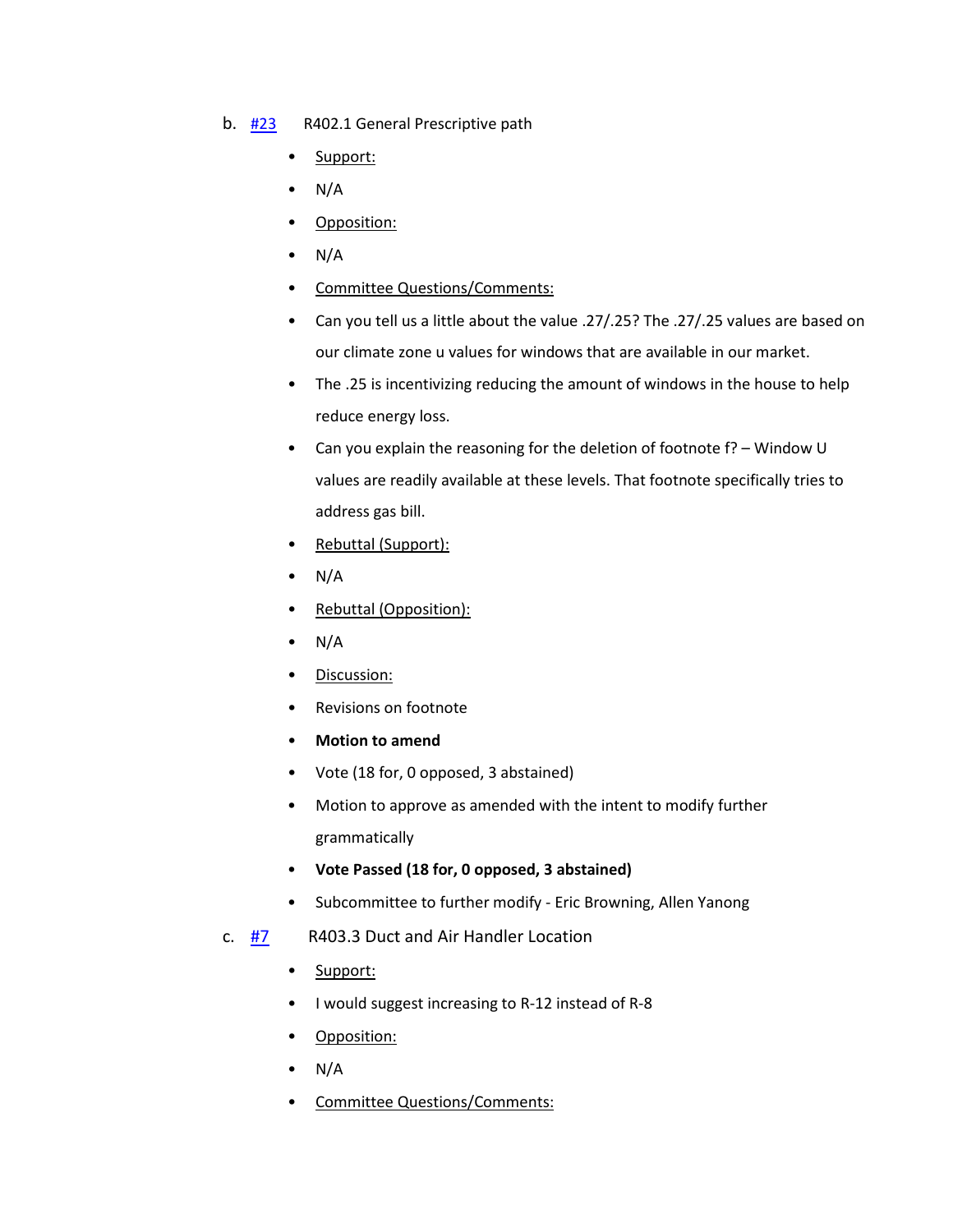- $\bullet$  N/A
- Rebuttal (Support):
- $\bullet$  N/A
- Rebuttal (Opposition):
- $\bullet$  N/A
- Discussion:
- $\bullet$  N/A
- **Motion to approve both IECC and DGC proposals as written.**
- **Vote Passes (16 for, 1 opposed, 4 abstained)**
- d. **[#46](https://www.denvergov.org/files/assets/public/community-planning-and-development/documents/ds/building-codes/code-adoption/amendment-proposals/iecc/iecc_r403.3.5_res.pdf)** R403.3.5 Duct Testing
	- Support:
	- $\bullet$  N/A
	- Opposition:
	- $\bullet$  N/A
	- Committee Questions/Comments:
	- Does the standard not clarify that the test is not exclusive for the ducts? Not explicitly.
	- Rebuttal (Support):
	- $\bullet$  N/A
	- Rebuttal (Opposition):
	- $\bullet$  N/A
	- Discussion:
	- Why not leave a in the body language and then leave one exemption (b). The language in the current code is an exemption. To be consistent with the way the code is currently written.
	- **Motion to approve IECC and DGC proposals as amended.**
	- **Vote Passed (16 for, 0 opposed, 4 abstained)**
- e. [11.2](https://www.denvergov.org/files/assets/public/community-planning-and-development/documents/ds/building-codes/code-adoption/amendment-proposals/iecc/iecc_r403.1.3_res.pdf) R403.1.3 Continuously Burning Pilot Lights
	- Support:
	- $\bullet$  N/A
	- Opposition: